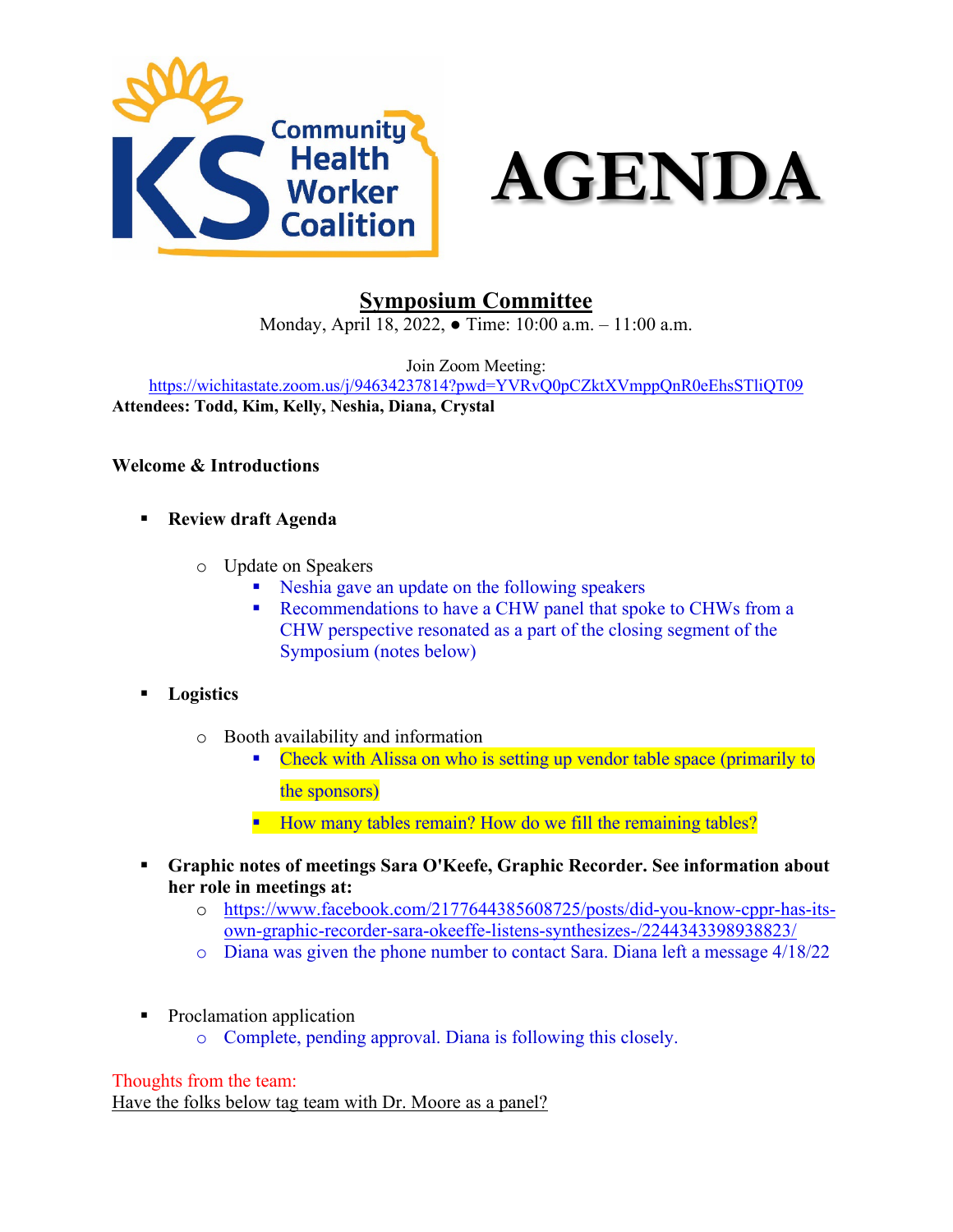



Have the folks below create their own panel?

## **Recommendations for CHW focused panel:**

- o We introduce the panel to save time.
- o Have questions to send to panelist for them to prepare a response. –Make sure they have a time limit to make sure time is shared.
- o Then leave time for Q&A

o Maybe have a ppt with the question only for visual purposes. This isn't necessary though.

Neshia send a note to committee present today to discuss and ask them to provide questions to ask

**Greg Donovan-** Nebraska [gdonovan@societyofcare.org](mailto:gdonovan@societyofcare.org) Health Policy and Management Program- RWJ scholar- infant mortality in indigenous pop.

Jordyn Gunville [gunville@kumc.edu](mailto:gunville@kumc.edu) Indigenous student at KUMC Health Policy and Management

**Charley Lewis** [clewis4@kumc.edu](mailto:clewis4@kumc.edu) indigenous student at KUMC

**Guadalupe**- Team Based Care—ask if she would speak on CHWs (community and clinic perspective)

**KC Care**--- can we integrate them?

**Susan Sprague-** (Salina) OCCK - developmental disability, --- good due to her demographic

[ssprague@occk.com](mailto:ssprague@occk.com)

**Finney Co**- Live Well Finney County **(Callie Dyer)**

Check with Lauren and James on Breakout capacity.

Storyboards for the CHW graduates—either voice over or face recording (Kim) & CHW of the

Year

Also include certification update during the Coalition Meeting

CHW of the Year award hand off